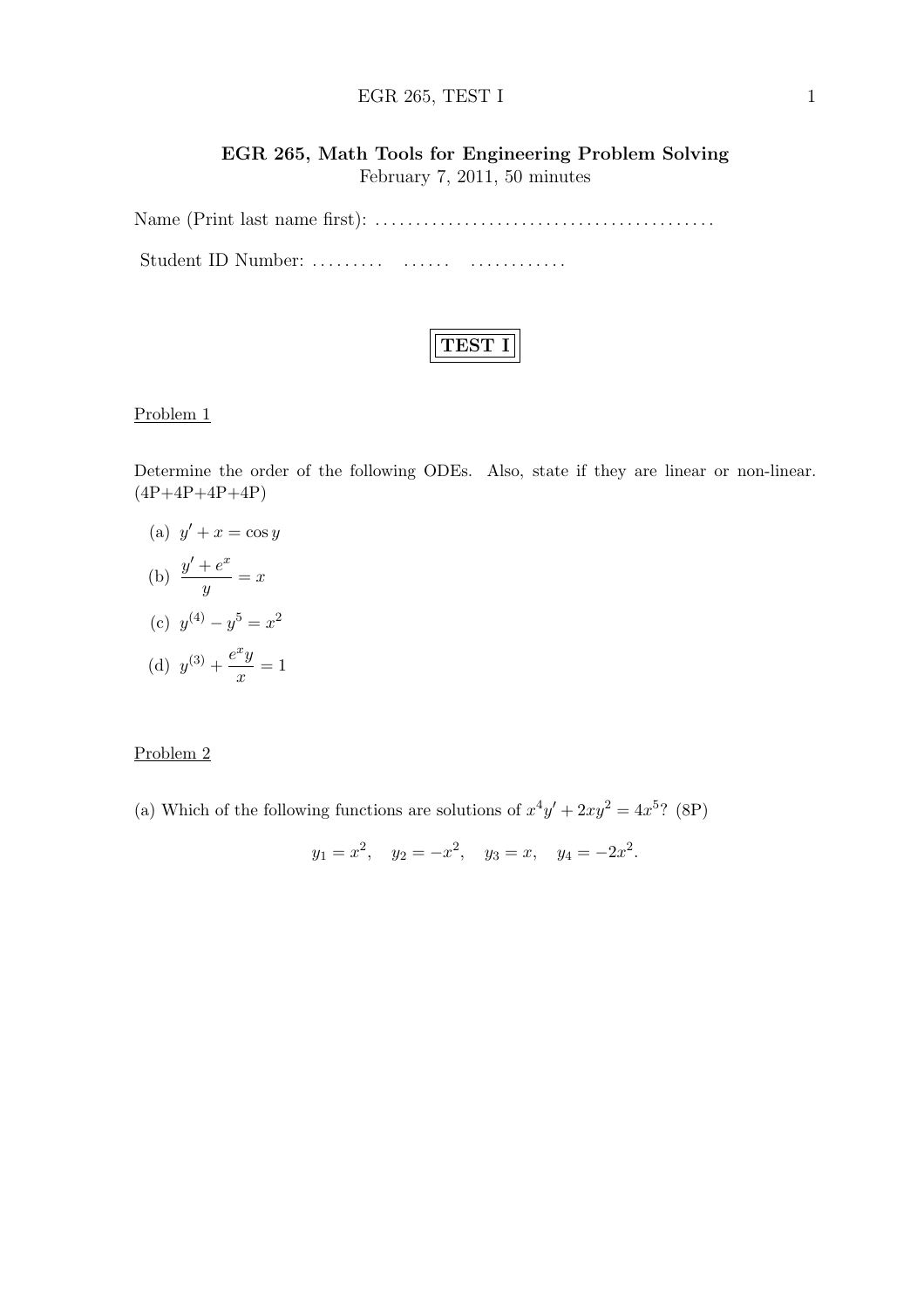(b) Which of the functions from part (a) solve the initial value problem  $x^4y' + 2xy^2 = 4x^5$ ,  $y(0) = 0$ ? (4P)

(c)<sup>∗</sup> (Bonus) Does your answer to part (b) agree with the content of the Existence and Uniqueness Theorem for first order ODEs? If yes, why? If no, why not?  $(5P^*)$ 

## Problem 3

(a) In the  $3 \times 3$ -grid of points  $x = 0, 1, 2$  and  $y = 0, 1, 2$  provided in the figure below draw a direction field for  $y' = x^2(y-1)$ . (8P)



(b) Without solving the DE, use the direction field to guess the solution of the IVP  $y' =$  $x^2(y-1)$ ,  $y(1) = 1$ . Check that your guess is correct by verifying that it is a solution of the IVP. (4P)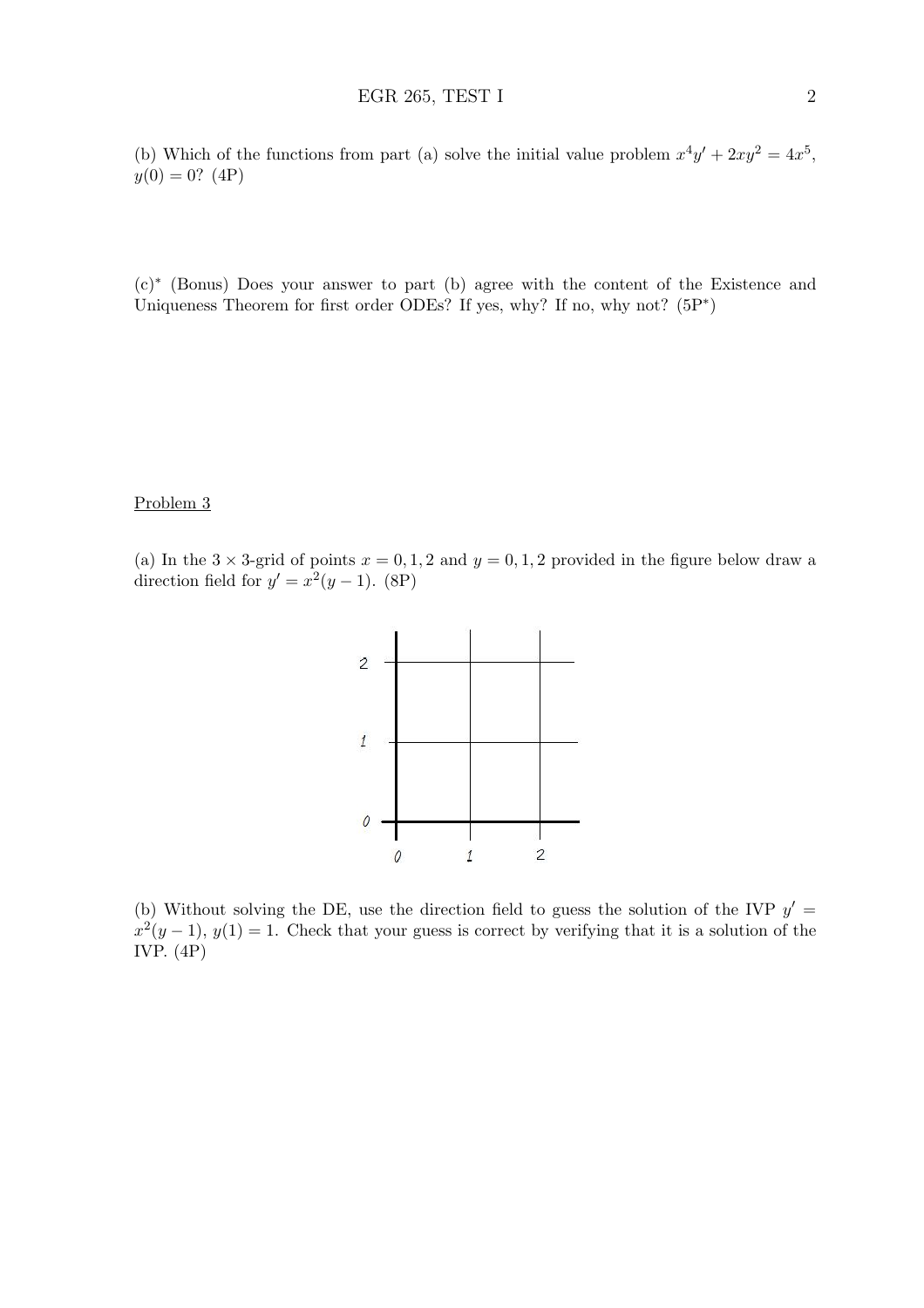Problem 4

Solve the IVP (15P)

$$
y' = 2xy^2, \quad y(0) = -1.
$$

Problem 5

Solve the IVP (15P)

 $y' + y = x$ ,  $y(0) = 2$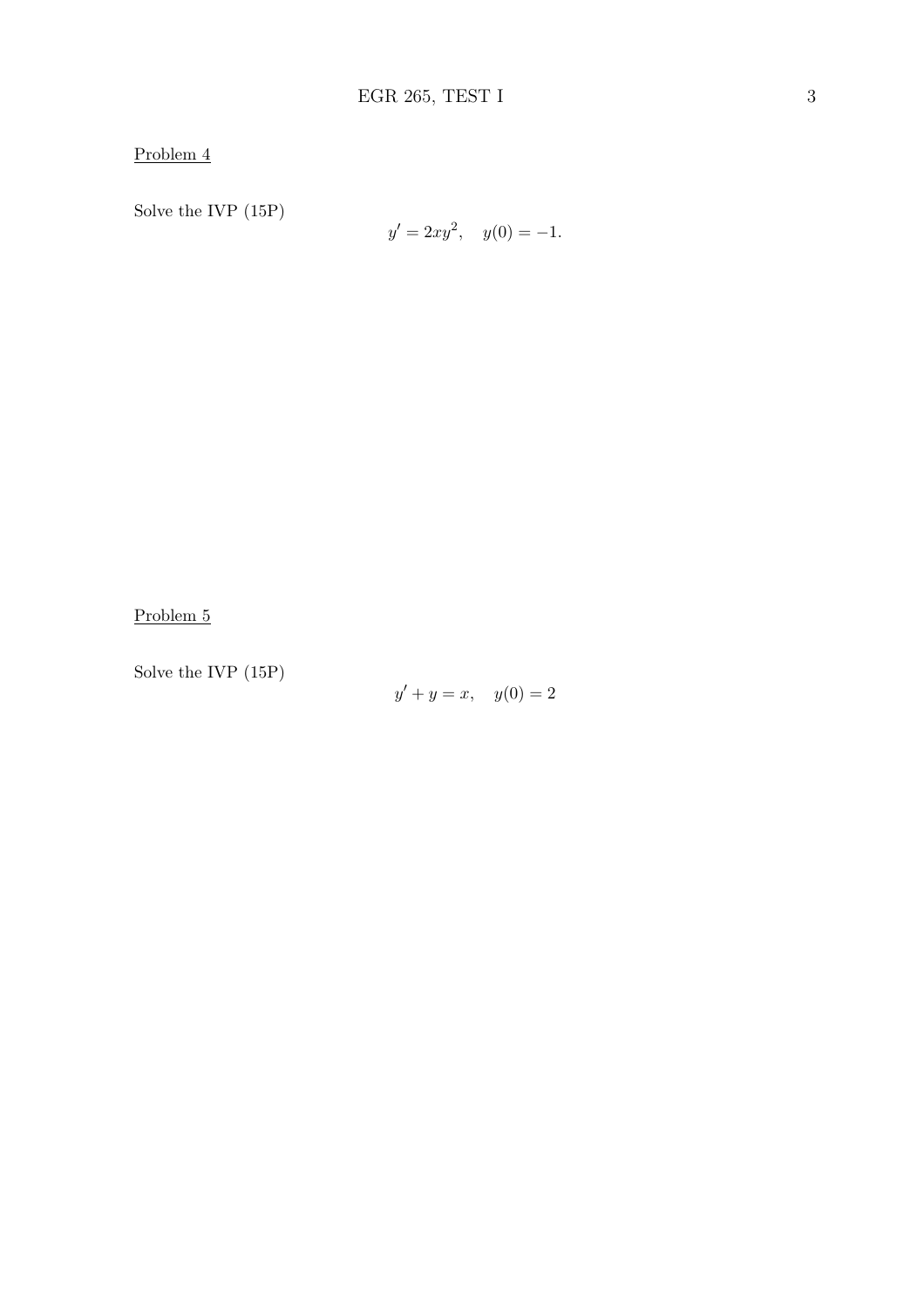# Problem  $6$

Solve the IVP  $(15P)$ 

$$
y' - xe^{-y} = 0, \quad y(0) = 0
$$